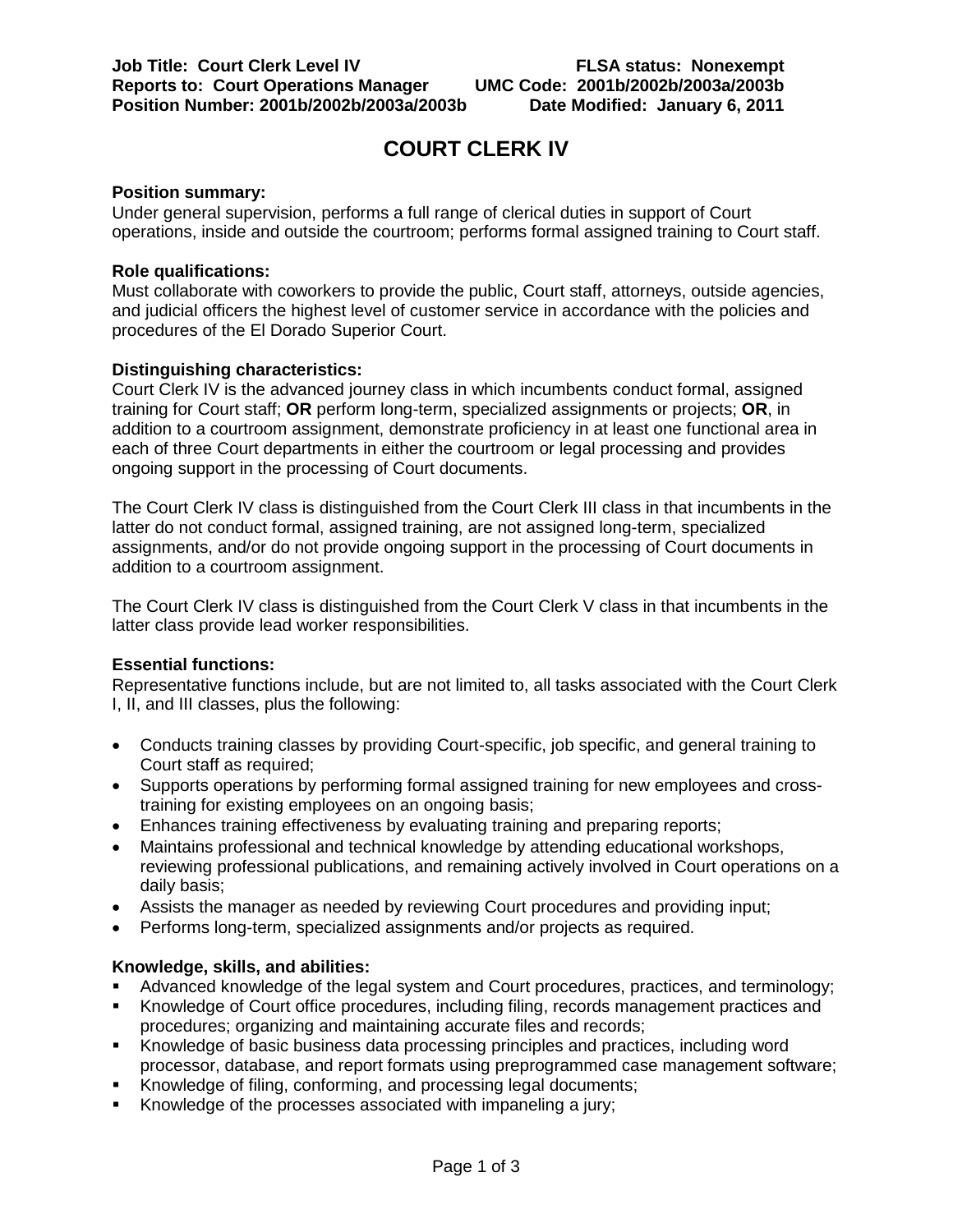#### **Job Title: Court Clerk Level IV FLSA status: Nonexempt Reports to: Court Operations Manager UMC Code: 2001b/2002b/2003a/2003b Position Number: 2001b/2002b/2003a/2003b**

- Knowledge of codes, Rules of Court, and statutes applicable to the work assignment;
- Knowledge of correct English usage, including grammar, spelling, punctuation, and business letter writing;
- Knowledge of business arithmetic;
- **Comprehensive knowledge of training principles and practices:**
- Keyboard and typing skills to prepare timely, error-free correspondence, reports, and other documents and to ensure the workflow is processed timely and accurately;
- Listening skills to enable the individual to ascertain and note important points in Court proceedings;
- Ability to organize and prioritize work, meet critical deadlines, and coordinate multiple tasks;
- Ability to establish and maintain effective working relationships with those contacted in the course of work, including the public, attorneys, and judicial officers;
- Ability to prepare clear, accurate and effective correspondence, reports, policies, procedures, and other written materials;
- Ability to enter and retrieve data from the Court case management system accurately and efficiently;
- Ability to take notes to the degree that workflow in courtroom trials and hearings is processed timely and accurately;
- Ability to work independently, overseeing and coordinating assigned specialized responsibilities;
- Ability to make decisions under pressure in a fast-paced, high volume environment;
- Ability to perform detailed, complex, and difficult courtroom support work quickly and accurately;
- Ability to exercise initiative and sound independent judgment within established guidelines;
- Ability to serve in three or more Court divisions due to cross training and/or provide backup in a courtroom environment;
- Ability to effectively maintain specific Court assignments/programs as assigned;
- Ability to maintain strict confidentiality.

# **Education and experience:**

Any combination of education and experience:

A typical pattern is a High School diploma or equivalent GED; <u>AND</u> three years of full-time court support or law-related experience working in a government agency, legal clinic or law office at a level equivalent to Court Clerk III. Completion of course work from a law/paralegal school or major course work from an accredited college, university, business school or training school in a field that is related to the knowledge and abilities specified for this classification (24 semester units or 36 quarter units equal one year of experience) may be substituted for a maximum of two years experience.

# **Reporting to this position:**

Court Clerk employees assigned for formal training.

# **Physical demands and work environment:**

- Physical demands:
	- $\triangleright$  Exerts up to 20 pounds of force occasionally, or up to 10 pounds of force frequently, or a negligible amount of force constantly to move objects;
	- $\triangleright$  Arranges records in file cabinets, drawers, and boxes;
	- $\triangleright$  Walks to obtain files and records and stands while arranging them.